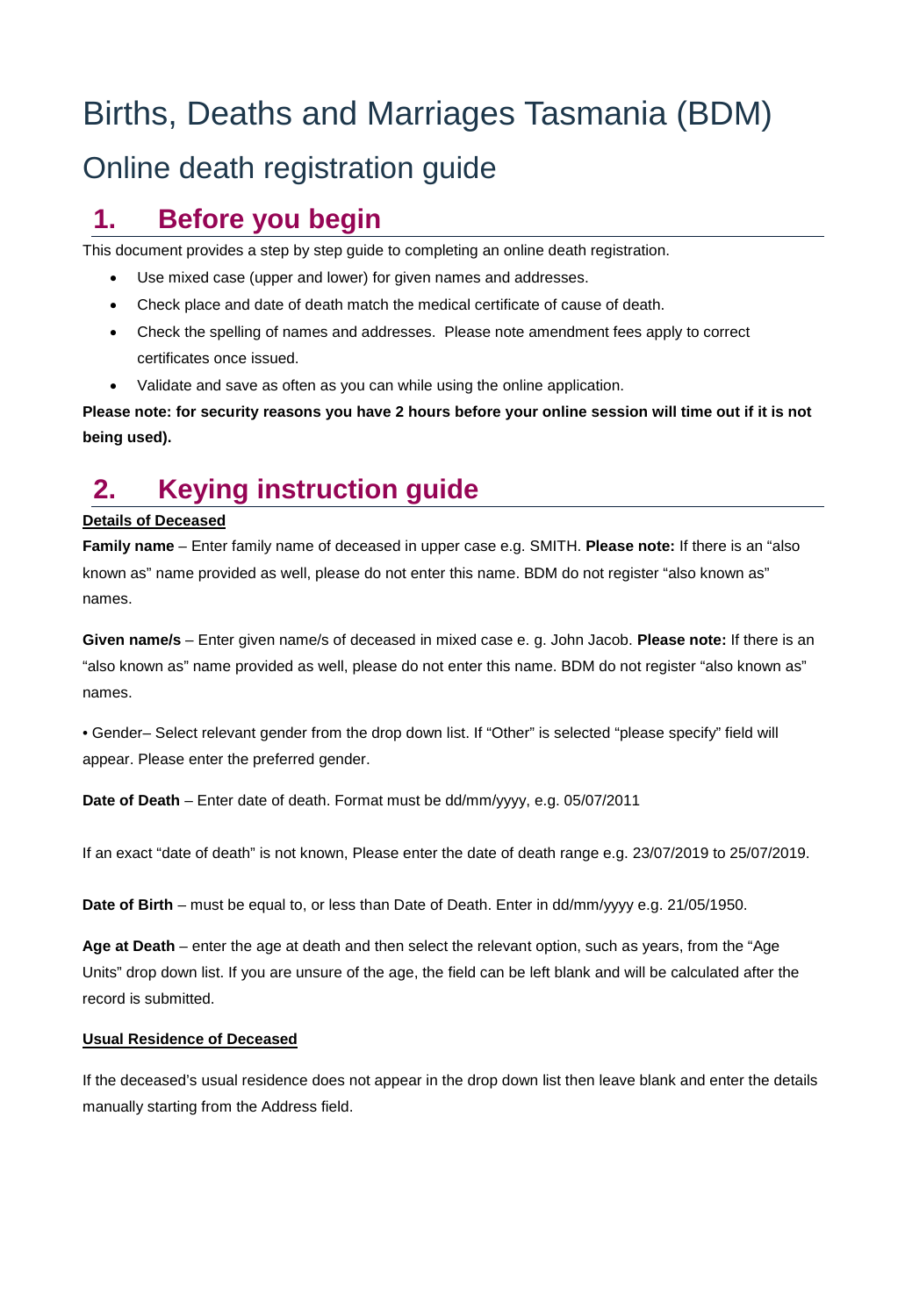# **Place of Death**

If the deceased's place of death does not appear in the drop down list then leave blank and enter the details manually starting from the Address field.

If death occurred at a hospital or nursing home, please select the relevant hospital or nursing home from the drop down list. If death occurred elsewhere, enter following address details (as provided):

- Street (mixed case)
- Suburb (upper case)
- State (upper case)
- Postcode
- Country (upper case)

**Where death occurred** – please select relevant option from the drop down list:

- **Hospital**
- Non-admitted
- Nursing Home
- Other note, if selected "Other", please specify
- **Private**

**Place of Birth** – provide Suburb and State (and Country if born outside Australia), entered in Upper case. If unknown, enter "NOT STATED"

**If born overseas, period of time since arrival** – only complete if place of birth is outside Australia. Enter the number and then select either "Years" or "Months" from the drop-down menu.

**Usual Occupation during working life** – enter the occupation as stated in mixed case (e.g. Labourer, Shop Assistant). If unknown, enter "Not Stated"

**Retired at Date of Death** - select relevant radio button (i.e. Yes or No)

- **Was the deceased of Aboriginal or Torres Strait Islander origin?** o **Aboriginal origin**  select relevant radio button (e.g. "Yes", "No" or "Not Stated")
- **Torres Strait Islander**  select relevant radio button (e.g "Yes", "No" or "Not Stated")

# **Relationship status of deceased**

From the drop down list select the relationship status of the deceased. Please note if the deceased was separated but not divorced and currently in a significant/defacto relationship you would select significant relationship.

# **Marriage Details:**

If the deceased has been married then provide the details below:

• **Number of Marriages** – select the number of marriages the deceased has had from the drop down menu. This will then expand out the fields for you to enter the details of each marriage.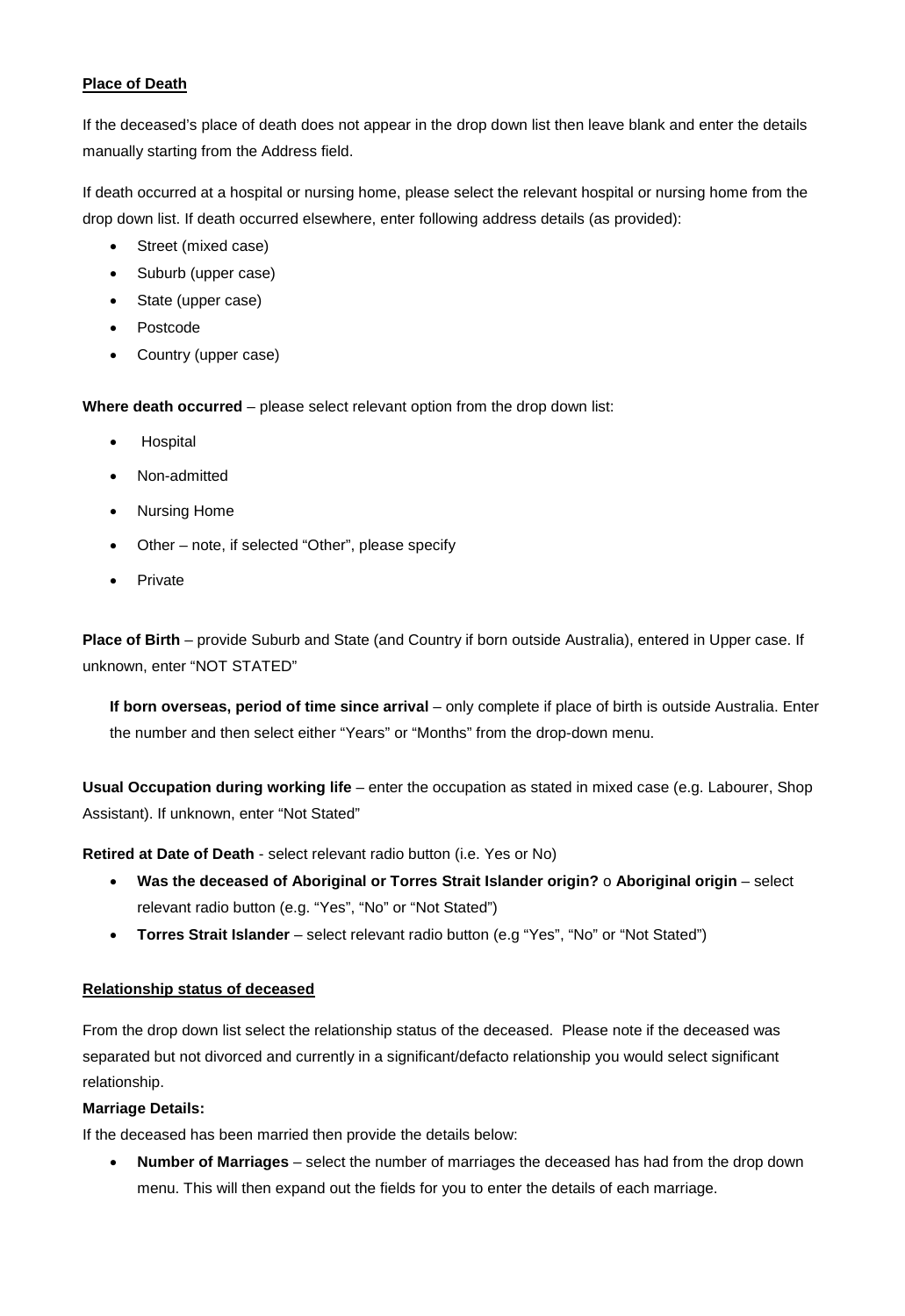- **Place of Marriage**  enter Town/City and State in upper case. Enter Country, if outside Australia. If not known, enter "NOT STATED" in each field.
- **Deceased's age in years at date of Marriage** Enter the age at marriage. If not known, choose "Not Stated" from the drop-down list in the **Age Qualifier** field.
- **Name of Spouse**:
	- o Enter **Surname of Spouse** in upper case. If not known, enter "NOT STATED"
	- o Enter **First Names of Spouse** in mixed case If not known, enter "Not Stated"

If there is more than one marriage, repeat for each subsequent marriage in the Second Marriage, Third Marriage fields etc.

# **Relationship Details**

If the Deceased was in a Caring or Significant Relationship at the time of death, please select "Yes".

If "Marital Status" is **Married**, **Widowed**, **Divorced, Separated but not divorced** or **Unknown**, "First Marriage" details must be entered.

- **Number of Relationships**  select the number of relationships the deceased has had from the drop down menu. This will then expand out the fields for you to enter the details of each relationship.
- **Place of Relationship**  enter Town/City and State in upper case. Enter Country, if outside Australia. If the relationship was not registered or is not known, leave place registered blank.
- **Deceased's age in years at date of Relationship**  Enter the age when relationship began. If not known, choose "Not Stated" from the drop-down list in the **Age Qualifier** field.
- **Name of Partner**: o Enter **Surname of Partner** in upper case. If not known, enter "NOT STATED"
- Enter **First Names of Partner** in mixed case If not known, enter "Not Stated"

If there is more than one relationship, repeat for each subsequent relationship in the Second Relationship, Third Relationship fields etc.

### **Children of all relationships**

First Names, Date of Birth, Age and Sex of children to all relationships are to be entered in order of birth:

- First Names enter first names only in upper case. If not known, enter "Not Stated"
- Date of Birth enter date of birth in dd/mm/yyyy format
- Age enter age of child
- If adopted enter "A' in "Age Qualifier" field
- If deceased enter "D" in "Age Qualifier" field
- If not born alive, enter "SB" in "Age Qualifier" field

### **Details of Father (Parent 1) of the Deceased**

- **Father's (Parent 1) name**
- Enter Father's (Parent 1) surname in upper case. If not known, enter "Not Stated"
- Enter Parent 1 family name at birth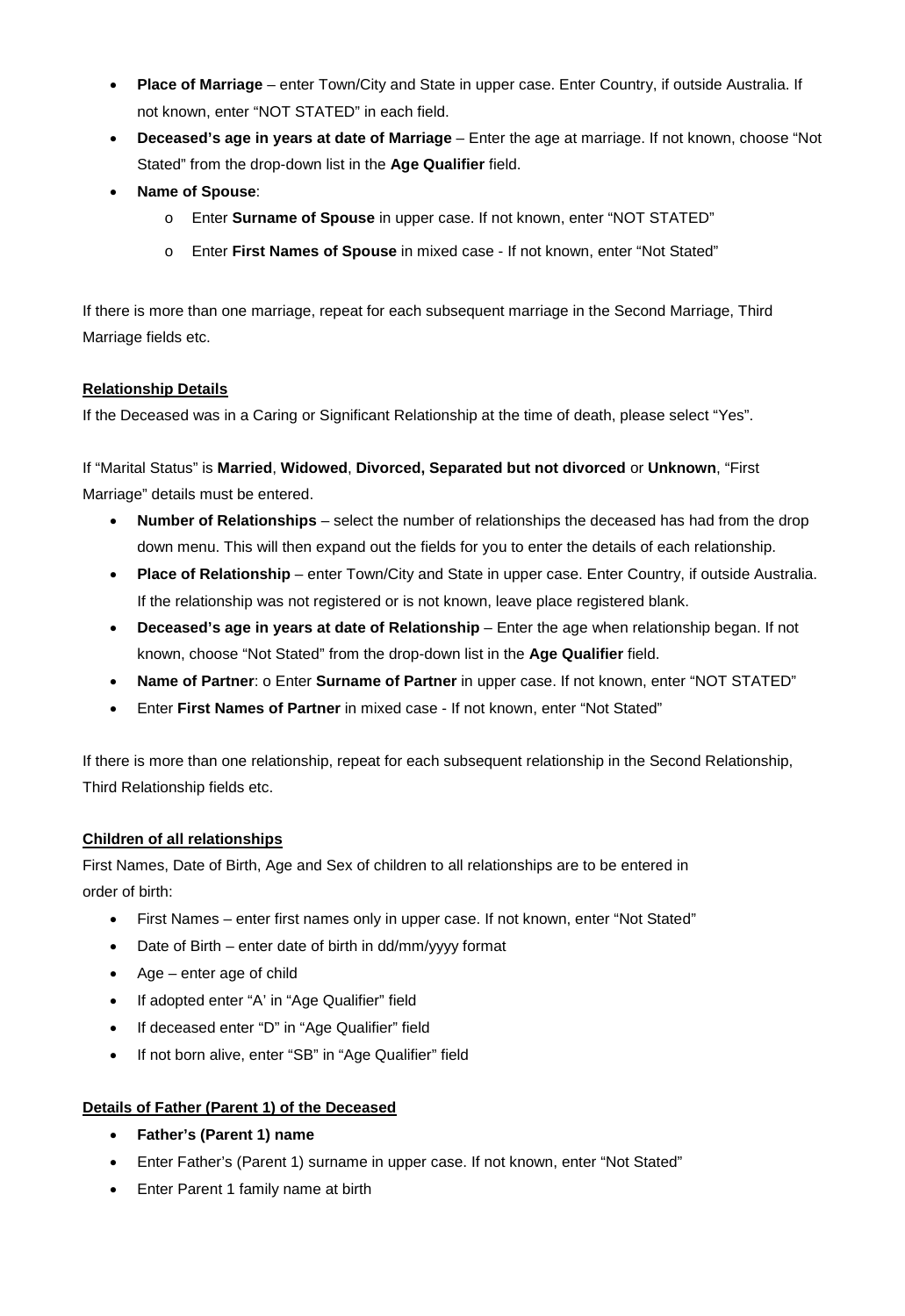- Enter Father's (Parent 1) first names in mixed case. If not known, enter "Not Stated"
- **Main occupation during working life**  enter Father's (Parent 1) occupation as stated, in mixed case (e.g. Labourer, Shop Assistant). If unknown, enter "Not Stated"

# **Details of Mother (Parent 2) of the Deceased**

- Mother's (Parent 2) name
- Enter Mother's (Parent 2) surname in upper case. If not known, enter "NOT STATED"
- Enter Mother's (Parent 2) family name at birth
- Enter Mother's (Parent 2) first names in mixed case. If not known, enter "Not Stated"
- Main occupation during working life enter Mother's (Parent 2) occupation as stated, in mixed case (e.g. Labourer, Shop Assistant). If unknown, enter "Not Stated"

### **Certifying Doctor Details**

- **Medical Certificate or Coronial Inquiry Pending**  select relevant radio button (i.e. "Medical" or "Coronial Inquiry"). Please note: this will be defaulted to "Medical".
- If **'Medical Certificate"** is selected, enter details of certifying doctor:
- Certifier Name enter doctor's name in upper case
- Address enter doctor's street address in upper case (if not known, leave blank)
- Suburb enter Suburb in upper case
- State enter State in upper case
- Postcode enter postcode
- Country enter Country in upper case
- Phone enter doctor's phone number (if not known, leave blank)

### **Declaration**

- **Informant Name**  enter full name of Informant in mixed case
- **Relationship to Deceased**  From the drop down list select the relevant relationship to the deceased (e.g. Funeral Director, Wife, Husband, Son, Daughter)
- **Address**  enter Informant's street address in mixed case
- **Suburb**  enter Suburb in upper case
- **State**  enter State in upper case
- **Postcode**  enter postcode
- **Country**  enter Country in upper case
- **Phone Number**  Enter Informant's phone number (If not provided, leave blank)

### **Disposal Details**

- **Method of Disposal**  select relevant option from the drop down list, i.e. Cremation or Burial
- **Place of Disposal**  enter the place of disposal in upper case
- **Date of Disposal -** Enter date of disposal. Format must be dd/mm/yyyy